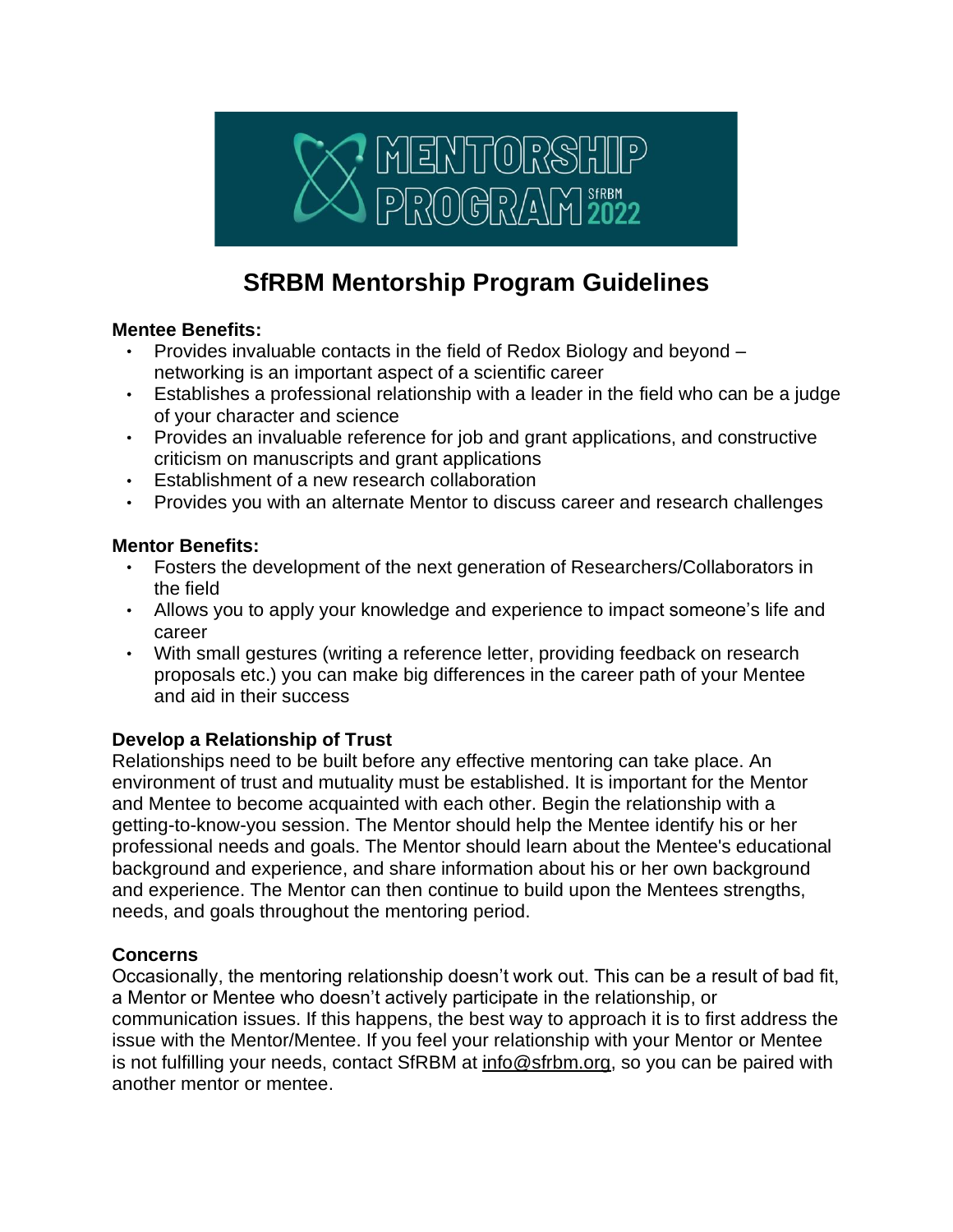## **Mentee Roles & Responsibilities**

- *Establish and Maintain contact.* It is the Mentee's responsibility to reach out to their mentor and initiate the relationship.
- Be polite and courteous. Keep up with your emails and ask questions. Schedule mutually agreeable times and modes of communication with your Mentor and respond promptly to each other.
	- o SUGGESTION: Set up a regular email/call schedule to facilitate continued communication.
- *Take responsibility to "own" the relationship.* Discuss and prioritize professional needs and goals. You can request help in clarifying goals, finding resources and identifying new directions.
	- o SUGGESTION: An individual development plan (IDP, http://myidp.sciencecareers.org) can help establish your priorities and goals prior to discussing these with your Mentor.
	- o Other resources for training and career development include:
		- **Intreeffully** [http://faseb.org/Science-Policy--Advocacy-and-](http://faseb.org/Science-Policy--Advocacy-and-Communications/Science-Policy-and-Research-Issues/Training-and-Career-Opportunities-for-Scientists.aspx)[Communications/Science-Policy-and-Research-Issues/Training](http://faseb.org/Science-Policy--Advocacy-and-Communications/Science-Policy-and-Research-Issues/Training-and-Career-Opportunities-for-Scientists.aspx)[and-Career-Opportunities-for-Scientists.aspx](http://faseb.org/Science-Policy--Advocacy-and-Communications/Science-Policy-and-Research-Issues/Training-and-Career-Opportunities-for-Scientists.aspx)
		- http://sciencecareers.sciencemag.org/career\_magazine/careeradvice
- **Have a clear understanding of your expectations** for your Mentor. Clearly communicate those expectations. Stay flexible in changing expectations or plans.
- *Have realistic goals* for your mentored relationship. Your Mentor will probably not be an expert in your exact research field. Use your Mentor for broader advice on topics; i.e., career goals, job advice, networking, managing lab issues, balance between career and family, etc.
	- o SUGGESTION: Periodically provide the Mentor with an updated CV or Biosketch to help discuss your progress and goals. When you plan to attend a scientific meeting or when one of your papers has been accepted, let your Mentor know. It will help them stay up to date with the major events in your scientific career.
- *Listen and contribute to the conversation.* Understand that your Mentor will not have all the answers. Accept constructive feedback.
- *Respect the Mentor's time commitment* by identifying, planning, and preparing issues for discussion. Ask questions so your Mentor understands how he/she can best support you.
- *Be honest.* Let your Mentor know if you don't understand something or have a differing opinion.
- *Keep the content of your conversations confidential* between the two of you.

# **Mentor Roles & Responsibilities**

- *Make a commitment of time and energy.* Take on the role of Mentor only if you want to do it, you believe in its value and are willing and able to commit sufficient time to it.
- *Bring enthusiasm, optimism, sensitivity, unselfishness, and respect* to the relationship.